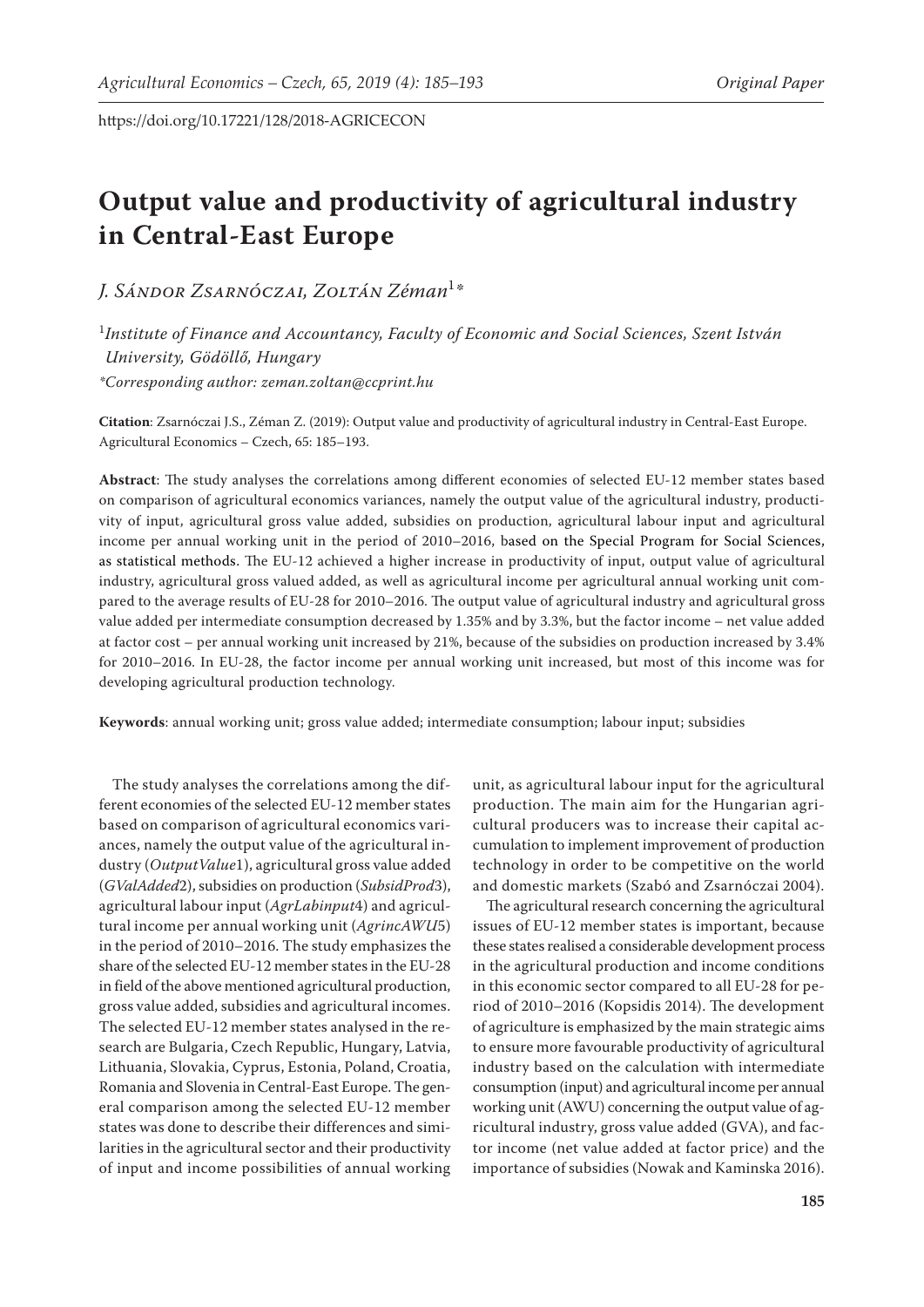The object of the research is important, because the agriculture ensures food-supply, possible whole food self-sufficiency and less dependence on the world economy. Also the importance of agriculture is to ensure: (i) more jobs and increase employment; (ii) enough income possibilities by developing productivity with technological development and increasing effect of labour input; (iii) increased standard of life for farmers and their families; (iv) diversification of agricultural production and different activities of farm; (v) welfare for the employees in agricultural sector in order that the rural population not to migrate from their original places.

The world economic crisis of 2008 strengthened the decline of output value, while the little increase of productivity occurred only in several countries of EU-11. The market conditions were less favourable for the agricultural producers, therefore this pressed down the production and output level. Relatively favourable mechanization in EU-11 could not result in increasing growth of output, and also the mechanization could not be so efficient. Moreover, the input price increase was higher than the price level of output, which led to less favourable income positions of agricultural producers (Tables 1–2) (Eurostat 2018a).

As to the gross value added (GVA) in EU-11, it decreased by 8.7% more than the output value for the period of 2005–2010, which resulted from the unfavourable productivity of input. In EU-27, the decrease of productivity of input and GVA was not so different, mostly the results were close to each other.

Some experts also strengthened a higher increase of EU-11 than EU-27: "The only bright spot has been TFP (Total Factor Productivity) growth in the new member states (EU-11), which averaged around 1.6% growth per annum over the 2002 to 2011 period. However, these countries account for a relatively minor share of total agricultural output in the EU, so TFP growth in the EU-27 over the past decade was a disappointing 0.6% per annum" (Matthews 2014). Haniotis (2013) declared that in EU-11 the TFP increased by about 1.7%, in EU-27 this was 0.6% and also the labour productivity (AWU) was 4% in EU-11 and 1.7% in EU-27 for 2000–2011.

In EU-28 the productivity of input decreased by 1.35% for 2010–2015, while the output value of agricultural industry increased by 8.6 for the same period. Yet, in EU-12 the productivity of input increased mostly same, by 1.01% and the output increased by 11.7% for the same time. Czech Republic, Hungary, Slovakia and Bulgaria achieved considerable productivity results at the

|                 |  |  | Table 1. Changes of productivity of input, agricultural gross value added between 2005-2010 and subsidies on pro- |  |
|-----------------|--|--|-------------------------------------------------------------------------------------------------------------------|--|
| duction in 2016 |  |  |                                                                                                                   |  |

|                            |                                                    | Agricultural gross value added |                       |                   | Subsidies on production             |         |
|----------------------------|----------------------------------------------------|--------------------------------|-----------------------|-------------------|-------------------------------------|---------|
| <b>Member States</b>       | Productivity of input<br>$2016$ (%, $2010 = 100$ ) | 2010<br>$(\% 2005 = 100)$      | 2016<br>(million EUR) | $\% (2010 = 100)$ | 2016 (million EUR) % $(2010 = 100)$ |         |
| <b>EU-28</b>               | 1.35                                               | $-0.8$                         | 165 654               | 6.5               | 52 628                              | 3.4     |
| Bulgaria                   | 16.00                                              | $-15.0$                        | 1777                  | 31.0              | 615                                 | 32.3    |
| Czech Republic             | 12.00                                              | $-23.0$                        | 1588                  | 64.6              | 1 1 3 5                             | 6.9     |
| Estonia                    | $-9.00$                                            | $-1.3$                         | 151                   | $-36.0$           | 167                                 | 1.2     |
| Croatia                    | $-5.70$                                            |                                | 958                   | $-30.0$           | 382                                 | 749.0   |
| Cyprus                     | $-2.70$                                            | $-6.5$                         | 305                   | $-3.2$            | 58                                  | 45.0    |
| Latvia                     | 0.30                                               | $-9.0$                         | 333                   | 41.1              | 289                                 | 16.0    |
| Lithuania                  | 5.40                                               | 11.8                           | 998                   | 53.3              | 170                                 | $-14.6$ |
| Hungary                    | 15.70                                              | $-26.5$                        | 3 4 5 0               | 74.2              | 1 3 3 4                             | 3.6     |
| Poland                     | $-5.50$                                            | 14.7                           | 8588                  | 4.3               | 3729                                | 22.3    |
| Romania                    | $-1.30$                                            | 0.4                            | 6541                  | $-0.8$            | 2828                                | 47.9    |
| Slovenia                   | 4.20                                               | $-6.3$                         | 474                   | 17.3              | 253                                 | 4.5     |
| Slovakia                   | 9.50                                               | $-34.4$                        | 626                   | 73.4              | 488                                 | 12.7    |
| $EU-12*$                   | 1.01                                               | $-8.7$                         | 25 789                | 13.6              | 11 4 48                             | 25.1    |
| $EU-12$<br>of EU-28 $(\%)$ |                                                    |                                | 15.6                  |                   | 21.7                                |         |

\*EU-12, in 2010–2016; Productivity of input – output value of agricultural industry per intermediate consumption (input); in 2016, 2010 = 100%, in 2005–2010, EU-11; Agricultural gross value added, 2005 = 100

Source: Eurostat (2018a): Economic Accounts for Agriculture (EAA) – dataset aact\_eaa01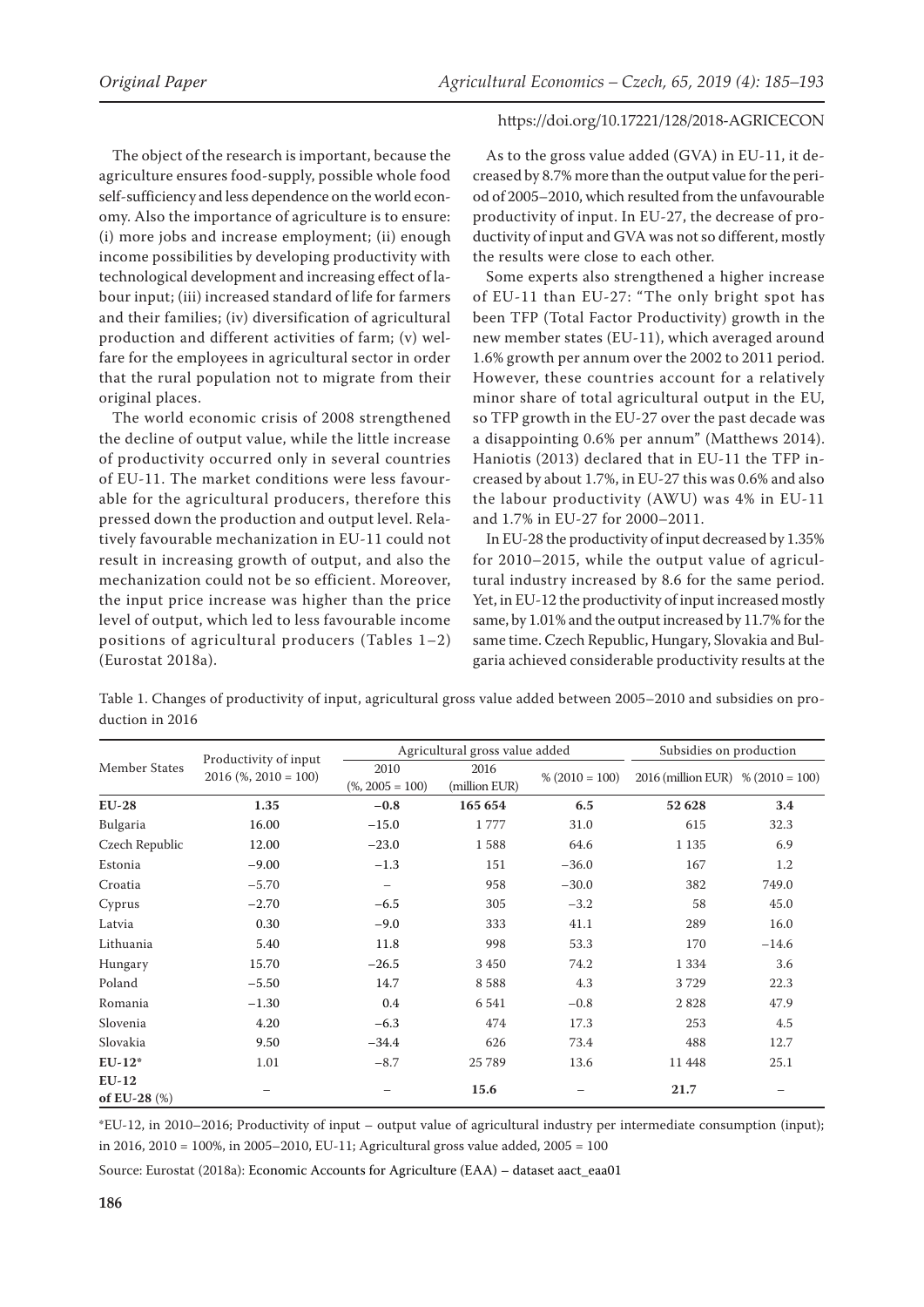| Member States            | Change 2005-2010<br>$(\%$ , 2005 = 100, EU-27) | 2016<br>(million EUR) | Change 2010-2016<br>$(\%$ , 2010 = 100, EU-28) | Share in output value<br>of agricultural industry<br>in 2016 (%, EU-28) |
|--------------------------|------------------------------------------------|-----------------------|------------------------------------------------|-------------------------------------------------------------------------|
| EU-28 (2005-2010, EU-27) | 0.8                                            | 405 008               | 8.6                                            | 100.0                                                                   |
| Bulgaria                 | $-3.0$                                         | 4 0 0 4               | 4.8                                            | 1.0                                                                     |
| Czech Republic           | $-0.4$                                         | 4918                  | 21.2                                           | 1.2                                                                     |
| Estonia                  | 7.4                                            | 750                   | $-14.0$                                        | 0.2                                                                     |
| Croatia                  | —                                              | 2 1 8 4               | $-25.0$                                        | 0.5                                                                     |
| Cyprus                   | $-27.0$                                        | 686                   | 0.1                                            | 0.2                                                                     |
| Latvia                   | 5.5                                            | 1 3 1 6               | 40.0                                           | 0.3                                                                     |
| Lithuania                | 5.9                                            | 2835                  | 38.8                                           | 0.7                                                                     |
| Hungary                  | $-14.0$                                        | 8 3 0 9               | 35.2                                           | 2.1                                                                     |
| Poland                   | 8.2                                            | 22 411                | 13.5                                           | 5.5                                                                     |
| Romania                  | 0.9                                            | 15 4 4 4              | 0.9                                            | 3.8                                                                     |
| Slovenia                 | $-6.0$                                         | 1 2 1 1               | 9.7                                            | 0.3                                                                     |
| Slovakia                 | $-17.0$                                        | 2 3 9 1               | 26.7                                           | 0.8                                                                     |
| EU-12 (2005-2010, EU-11) | $-3.6$                                         | 66459                 | 11.7                                           | 16.6                                                                    |
| EU-12 of EU-28 $(\%)$    |                                                | 16.6                  |                                                |                                                                         |

Table 2. Output value of agricultural industry in selected EU-12, 2010–2016

Source: Eurostat (2018a): Economic Accounts for Agriculture (EAA) – dataset aact\_eaa01

same time, which was accompanied with 13.6% growth rate in GVA, i.e. two times more than growth of EU-28 (Tables 1–2) (EC 2016; Eurostat 2018a).

# **MATERIAL AND METHODS**

The study analyses the correlations based on the SPSS statistical analysis program (Special Program for Social Sciences) among agricultural economic variances, namely the output value of the agricultural industry (*OutputValue*1), agricultural gross value added (*GValAdded*2), subsidies on production (*SubsidProd*3), agricultural labour input (*AgrLabinput*4) and agricultural income per annual working unit (*AgrincAWU*5) in EU-12 member states in the period from 2010 to 2016 (statistical analysis program can be seen in detail in Sajtos and Mitev 2006) (Figures 1–2) (Eurostat 2018b). Based on the SPSS statistical methods the analysis focuses on correlations and significance among economic variances, which compare and classify the EU-12 member states by efficiency of production, productivity of input and income conditions per intermediate consumption – input – and annual working unit, as a farmer with full time. The statistical analyses follow the factor analyses, regression and the dendrogram (Reiff et al. 2018).

The Economic Accounts for Agriculture (EAA) from the Eurostat provide more actual data in order to achieve these economic analyses (Eurostat 2018a,b,c,d,e). The study focuses on the main statistical components of agricultural industry in EU-12 in 2010–2016. Moreover, the study focuses on the agricultural labour input and agricultural income per annual working unit (AWU) relevant to the efficiency of labour force, as AWU. The statistical method also analyses the output value of agricultural industry and agricultural gross value added per agricultural AWU according to the efficiency of AWU in EU-12 between 2010 and 2016*.* It is important that the output value of agricultural industry, agricultural gross value added and factor income can be calculated per intermediate consumption (input) for productivity of input in EU-28 member states.

# **RESULTS AND DISCUSSION**

In this study, the research focuses on correlations among agricultural economic variances based on the SPSS statistical analysing system; strong correlations occur between *OutputValue*1 and *GValAdded*2 (by 0.875), and also between *OutputValue*1 and *AgrincAWU*5 (by 0.550). This means that if the *OutputValue*1 variance increases, also the *GValAdded*2 and *AgrincAWU*5 increases in case of EU-12 for the period of 2010–2016. Yet, there is a contradiction correlation between *OutputValue*1 and *SubsidProd*3, which means that when *OutputValue*1 increases the *SubsidProd*3 de-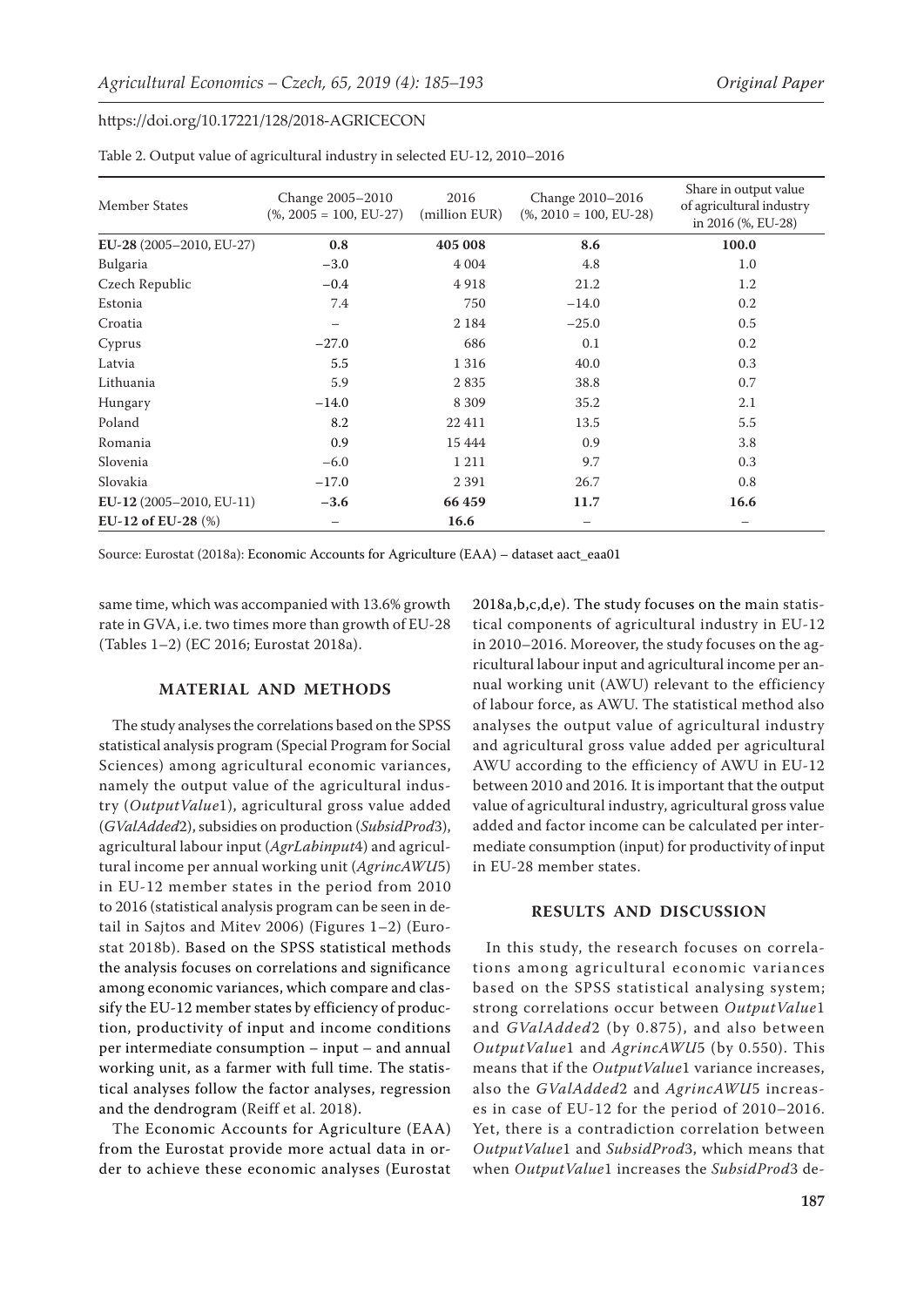

Figure 1. Factor analyses for Component-1 and Component-2

at the principle line "X" Component-1: *OutputValue*1, *GValAdded*2, (minus) *SubsidProd*3, *AgrIncAWU*5; at the principle line "Y" Component-2: *AgrLabInput*4

Source: based on the Eurostat (2018b) calculated in % originally in million EUR

creases. These processes can be followed by correlation matrix of the Table 3 (Eurostat 2018b). The *OutputValue*1 increased in EU-12 by 11.7%, therefore the *GValAdded*2 also increased (by 13.6%), subsidies averagely increased by 25.1%, but without Croatia this is only 16.16%. Generally, when gross value added increased in each country of EU-12, the subsidies on production decreased, for example in Czech Republic, Latvia, Lithuania, Hungary, Slovenia and Slovakia. When gross value added decreased, the subsidies on production increased, for example in Estonia, Croatia, Cyprus, Poland and Romania (Tables 1–2) (Eurostat 2018a).

When the *OutputValue*1 increased in EU-28 by 8.6%, the *GValAdded*2 also increased (by 6.5%), but subsidies increased less (by 3.4%) than the other two variances mentioned before. In EU-12 the *OutputValue*1 increased by 11.7% more than in case of the EU-28 and *GValAdded*2 increased by mostly 13.6% more than that of EU-28 two times more. The *SubsidProd*3 increased by 25.1%, mostly by 7.5 times more than subsidies provided for EU-28, but the reason was that Croatia, Romania, Cyprus and Bulgaria obtained considerable subsidies from common agricultural budget, because their *GValAdded*2 was at a very low level. It decreased by 30% in Croatia, 0.8% in Roma-



Figure 2. Dendrogram using Ward Linkage for EU-12 member states

group-1 – Bulgaria; group-2 – Czech Republic, Hungary, Latvia, Lithuania, Slovakia; group-3 – Cyprus, Estonia, Poland; group-4 – Croatia; group-5 – Romania, Slovenia

Source: based on the Eurostat (2018b) calculated in % originally in million EUR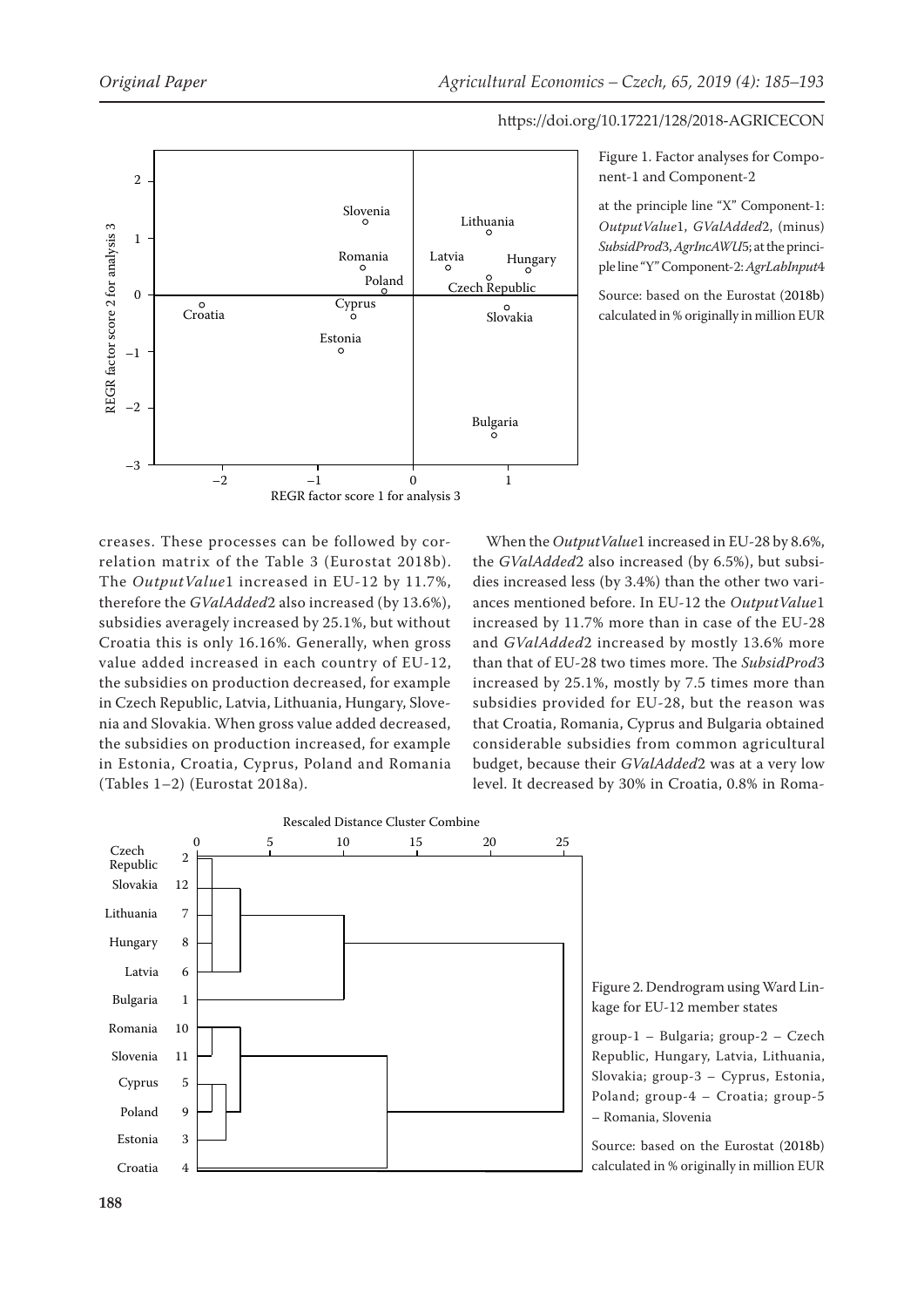|                              |               | Output Value1 | GValAdded2               | SubsidProd3 | AgrLabInput4 | AgrIncAWU5 |
|------------------------------|---------------|---------------|--------------------------|-------------|--------------|------------|
|                              | Output Value1 | 1.000         | 0.875                    | $-0.605$    | 0.426        | 0.550      |
|                              | GValAdded2    | 0.875         | 1.000                    | $-0.474$    | 0.308        | 0.764      |
| Correlation                  | SubsidProd3   | $-0.605$      | $-0.474$                 | 1.000       | $-0.130$     | $-0.469$   |
|                              | AgrLabInput4  | 0.426         | 0.308                    | $-0.130$    | 1.000        | $-0.116$   |
|                              | AgrIncAWU5    | 0.550         | 0.764                    | $-0.469$    | $-0.116$     | 1.000      |
|                              | Output Value1 |               | 0.000                    | 0.019       | 0.084        | 0.032      |
|                              | GValAdded2    | 0.000         | $\overline{\phantom{0}}$ | 0.060       | 0.165        | 0.002      |
| Significance<br>$(1-tailed)$ | SubsidProd3   | 0.019         | 0.060                    |             | 0.344        | 0.062      |
|                              | AgrLabInput4  | 0.084         | 0.165                    | 0.344       | -            | 0.360      |
|                              | AgrIncAWU5    | 0.032         | 0.002                    | 0.062       | 0.360        |            |

# Table 3. Correlation matrix (%)

*OutputValue*1 – output value of agricultural industry, change 2010–2016, 2010 = 100%; *GValAdded*2 – gross value added, 2010–2016, 2010 = 100%; *SubsidProd*3 – subsidies on production, 2010–2016, 2010 = 100%; *AgrLabInput*4 – agricultural labour input (thousand annual working unit (AWU)), 2010 = 100%; *AgrIncAWU*5 – agricultural income per AWU, 2010–2016, 2010 = 100%; numbers are bolded by the authors based on the SPSS statistical analysing system, marked numbers mean strong or medium-strong correlations among the economic variances, these correlations can occur in cases, when the values are close to 0.500 (50%) or higher than this level

Source: own calculation based on Eurostat (2018b): Economic Accounts for Agriculture (EAA) – dataset aact\_ali01

nia, 3.2% in Cyprus; in Bulgaria, the *GValAdded*2 increased by 31.0% and *SubsidProd*3 also increased by 32.3%. In those member states of EU-12, where the *OutputValue*1 and *GValAdded*2 considerably increased, the *SubsidProd*3 decreased in the same period. For example the *GValAdded*2 increased by 74.2% in Hungary at the top level in the Central-East Europe, while *SubsidProd*3 increased less (only by 3.6%). Slovakia ranked second with an increase of *GValAdded*2 by 73.4% but the *SubsidProd*3 increased only by 12.7%. In the Czech Republic, the *GValAdded*2 increased considerably by 64.6% but the *SubsidPro3* increased only by 6.9%. It can be declared that the subsidies were lower for those EU-12 member states, where the *OutputValue*1 and *GValAdded*2 were considerably high (Tables 1–2) (Eurostat 2018a). Subsidies on production were given to those member states EU-12, where the output value of agricultural industry and agricultural gross value added have considerably decreased or increased less than in the other member states, for example Estonia, Croatia, Cyprus and Romania.

Therefore the *OutputValue*1 and *GValAdded*2 partly increased by increasing subsidies, but also the considerable concentration of the agricultural labour input (*AgriLabInput4*) was observed in Central-East-Europe. Therefore the agricultural income per annual working unit (*AgrincAWU*5) could have increased by 20.5% for 2010–2016. The subsidies on production were necessary to increase the agricultural output value of EU-12. In Bulgaria, *AgrIncAWU*5 was at the top level by 46.9%, as compared to EU-28 by 8.2% and EU-12 by 20.5%; yet the *GValAdded*2 increased mostly same as *SubsidProd*3 and the *AgriLabInput*4 decreased first by 36.8% in EU-12 for 2010–2016, which could lead to an increase of the *AgrIncAWU*5 (Table 4) (Eurostat 2018b,c,d,e).

The EU-12 achieved a higher increase of the output value of agricultural industry, the productivity of input and agricultural gross value added for 2010–2016 comparably for 2005–2010. Also the output value of agricultural industry per agricultural AWU increased by 23.0% in EU-12, more than 18.5% in EU-28, the agricultural gross value added per AWU by 25.1% in EU-12, but in EU-28 only by 16% (Tables 4–5) (Eurostat 2018b,c,d,e). Therefore, the agricultural income per annual working unit (AWU) increased in EU-12 more compared to the average results of EU-28 for the period of 2010–2016 (Table 4).

The output value of agricultural industry and agricultural gross value added per intermediate consumption (input) decreased by 1.35% and 3.3% as the productivity of input decreased, but factor income – net value added at factor cost – per intermediate consumption (input) increased by 0.1%, because of the subsidies on production that increased by 3.4% for the period of 2010 and 2016. In EU-28, the fac-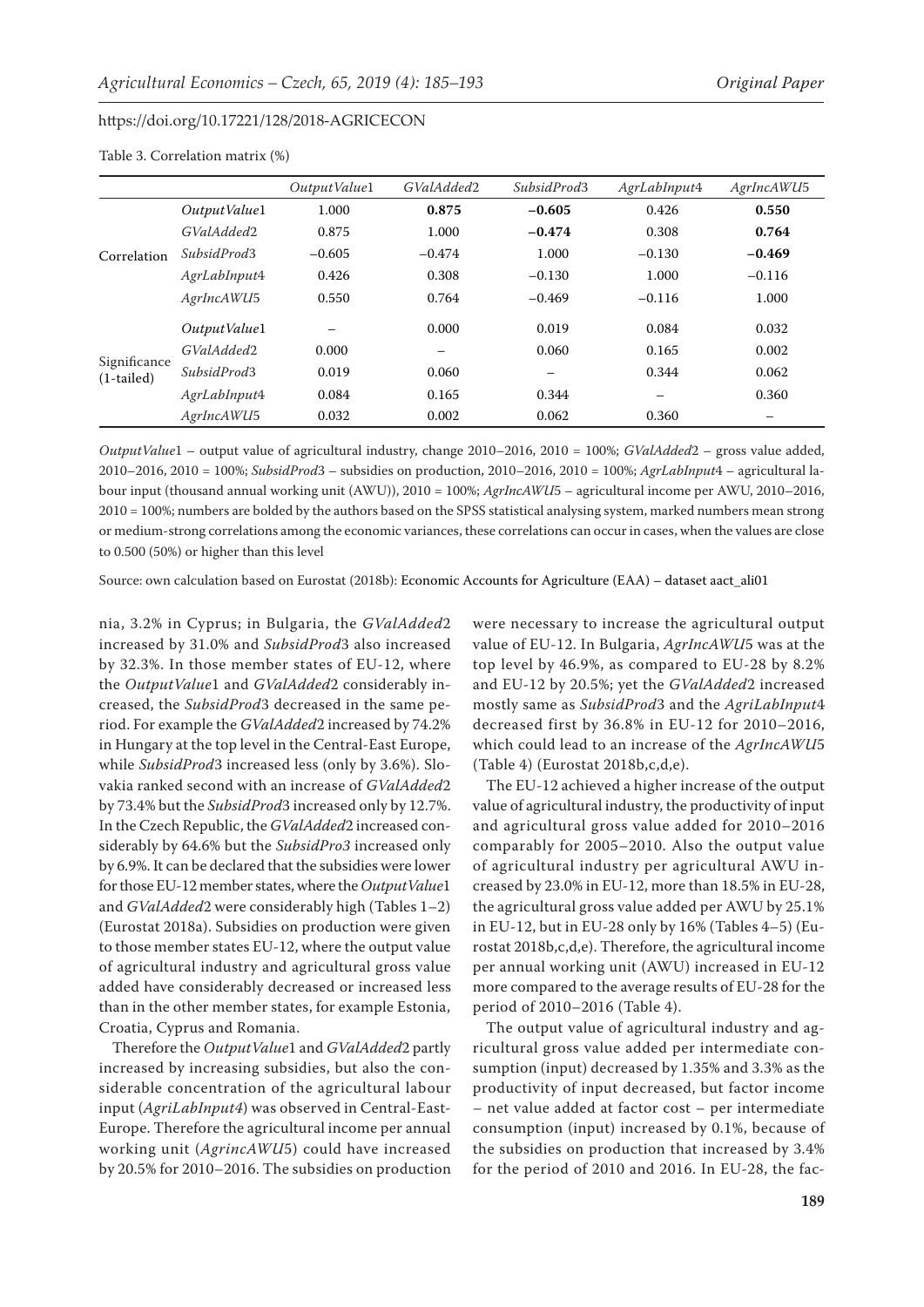| Member States         | Agricultural labour input<br>(thousand number AWU) | Change of labour input<br>2010-2016 | Agricultural income per AWU (%) |       |  |
|-----------------------|----------------------------------------------------|-------------------------------------|---------------------------------|-------|--|
|                       | $2016 (2010 = 10345$ thousand<br>in EU-28)         | $(\%$ , 2010 = 100)                 | $2010 - 2016(2010 = 100)$       | 2016  |  |
| $EU-28$               | 9490.0                                             | $-8.3$                              | 108.2                           | 109.3 |  |
| Bulgaria              | 256.8                                              | $-36.8$                             | 146.9                           | 188.2 |  |
| Czech Republic        | 104.5                                              | $-4.0$                              | 135.9                           | 155.1 |  |
| Estonia               | 20.3                                               | $-20.0$                             | 114.2                           | 65.2  |  |
| Croatia               | 174.0                                              | $-13.9$                             | 95.6                            | 117.7 |  |
| Cyprus                | 20.9                                               | $-17.9$                             | 103.4                           | 125.8 |  |
| Latvia                | 76.3                                               | $-11.2$                             | 111.7                           | 120.3 |  |
| Lithuania             | 148.8                                              | 3.8                                 | 132.8                           | 120.5 |  |
| Hungary               | 434.3                                              | $-2.2$                              | 144.4                           | 163.3 |  |
| Poland                | 1675.8                                             | $-12.5$                             | 108.9                           | 125.2 |  |
| Romania               | 1592.0                                             | $-2.9$                              | 113.5                           | 118.1 |  |
| Slovenia              | 80.0                                               | 3.8                                 | 103.5                           | 104.9 |  |
| Slovakia              | 48.7                                               | $-13.2$                             | 134.6                           | 173.2 |  |
| $EU-12$               | 4 6 3 2.4                                          | $-10.6$                             | 120.5                           | 131.5 |  |
| EU-12 of EU-28 $(\%)$ | 48.8                                               | $\overline{\phantom{m}}$            |                                 |       |  |

Table 4. Agricultural labour input and agricultural income per annual working unit (AWU), in 2010–2016, 2010 = 100%

Source: Eurostat (2018b,c,d,e)

tor income per agricultural AWU increased by 21% for the same period, but mostly, this income should be covered for developing agricultural production technology, mainly for mechanization (consumption of fixed capital) (Tables 6–7) (Eurostat 2018b,c,d,e) (Alekneviciene et al. 2018).

Based on the SPSS in Figure 1 (Eurostat 2018b), in some countries, namely Lithuania, Latvia, Hungary and Czech Republic in the first quarter session from *origo* to the right–up side at the principle line "X" in the Component-1: *OutputValue*1, *GValAdded*2 and *AgrIncAWU*5 economic variances generally increased or less decreased, while the (minus) *SubsidProd*3 decreased in these countries. Similarly, at the principle line "Y" in the Component-2: *AgrLabInput*4, economic variance increased in these countries.

Table 5. Output value of agricultural industry and agricultural gross value added per agricultural annual working unit (AWU) in selected EU member states in 2010–2016

|                |       | Output value per agricultural AWU                  | Gross value added per agricultural AWU |                                               |  |
|----------------|-------|----------------------------------------------------|----------------------------------------|-----------------------------------------------|--|
| Member states  |       | 2016 (thousand EUR) $2010-2016$ (%, $2010 = 100$ ) |                                        | 2016 (thousand EUR) 2010-2016 (%, 2010 = 100) |  |
| Bulgaria       | 15.60 | 65.90                                              | 6.90                                   | 109.90                                        |  |
| Czech Republic | 47.00 | 26.00                                              | 15.20                                  | 71.40                                         |  |
| Estonia        | 37.00 | 8.20                                               | 7.44                                   | $-20.00$                                      |  |
| Croatia        | 12.60 | $-12.50$                                           | 5.50                                   | $-20.00$                                      |  |
| Cyprus         | 32.80 | 21.50                                              | 14.60                                  | 18.00                                         |  |
| Latvia         | 17.30 | 8.10                                               | 4.30                                   | 7.20                                          |  |
| Lithuania      | 19.00 | 32.90                                              | 6.70                                   | 49.00                                         |  |
| Hungary        | 19.10 | 38.60                                              | 7.90                                   | 75.50                                         |  |
| Poland         | 13.40 | 29.80                                              | 5.10                                   | 19.20                                         |  |
| Romania        | 9.70  | 4.30                                               | 4.10                                   | 2.70                                          |  |
| Slovenia       | 15.10 | 5.60                                               | 5.93                                   | 14.00                                         |  |
| Slovakia       | 49.10 | 26.50                                              | 12.90                                  | 101.60                                        |  |
| $EU-28$        | 42.70 | 18.50                                              | 17.40                                  | 16.40                                         |  |
| $EU-12$        | 14.35 | 23.00                                              | 5.57                                   | 25.10                                         |  |

Source: own calculation based on Eurostat (2018b,c,d,e)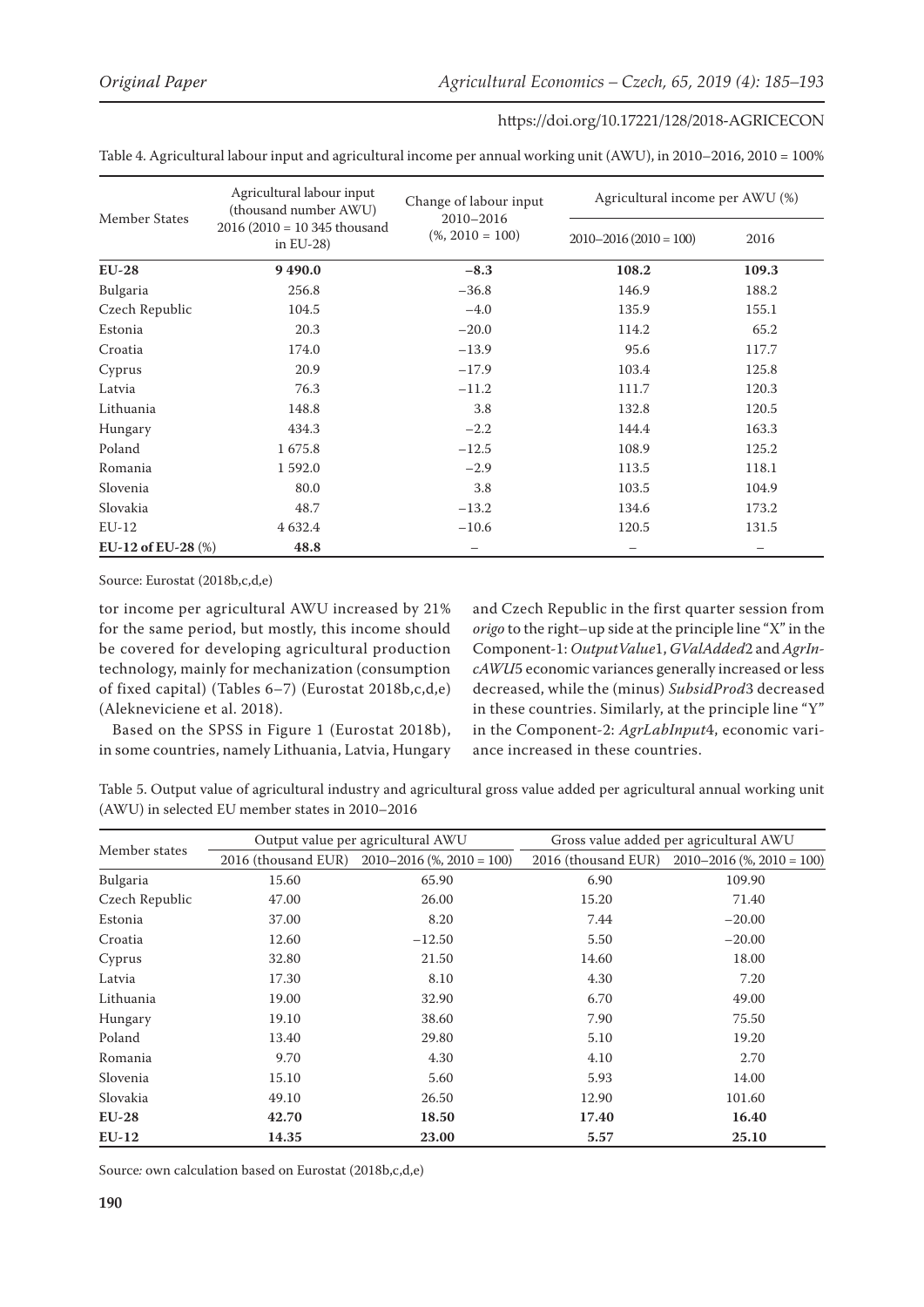In Romania, Slovenia or Poland in the second quarter session from *origo* to the left-up side at the principle line "X" in the Component-1: *OutputValue*1, *GValAdded*2 and *AgrIncAWU*5 economic variances decreased or less increased, while the (minus) *SubsidProd*3 increased in these countries. At the principle line "Y" in the Component-2: *AgrLabInput*4 economic variance increased in these countries.

In Slovakia and Bulgaria in the third quarter session from *origo* to the right-down side at the principle line "X" in the Component-1: *OutputValue*1, *GValAdded*2 and *AgrIncAWU*5 economic variances increased or less decreased, while the (minus) *SubsidProd*3 decreased in these countries. Yet, at the principle line "Y" in the Component-2: *AgrLabInput*4 economic variance decreased in these countries. In Cyprus, Croatia and Estonia in the fourth quarter session from *origo* to the

left-down side at the principle line "X" in the Component-1: *OutputValue*1, *GValAdded*2 and *AgrIncAWU*5 economic variances decreased or less increased, while the (minus) *SubsidProd*3 is increased in these countries. Also at the principle line "Y" in the Component-2: *AgrLabInput*4 economic variance decreases or little increases in these countries (Figure 1, Tables 3–4) (Eurostat 2018b,c,d,e).

Figure 2 shows that the EU-12 member states separated into five country groups: 1 – Bulgaria; 2 – Czech Republic, Hungary, Latvia, Lithuania, Slovakia; 3 – Cyprus, Estonia, Poland; 4 – Croatia; and the final 5 – Romania, Slovenia. The SPSS system selected these countries based on their economic conditions, as their owned economic variances.

In Hungary the *GValAdded*2 increased by 74.2% at top level in EU12, which was result of increasing

Table 6. Main components of agricultural industry in EU-28, 2010–2016

| Titles                             | 2010<br>(million EUR) | 2016<br>(million EUR) | Change 2010-2016<br>$(\% 2010 = 100)$ | Share in output value<br>of agricultural industry,<br>2016(%) |
|------------------------------------|-----------------------|-----------------------|---------------------------------------|---------------------------------------------------------------|
| Output of agricultural industry    | 372 902               | 405 008               | 8.6                                   | 100.0                                                         |
| Crop output                        | 188 875               | 210 282               | 11.3                                  | 51.9                                                          |
| Animal output                      | 142 345               | 158 873               | 11.6                                  | 39.2                                                          |
| Agricultural services              | 17693                 | 20 104                | 13.6                                  | 5.0                                                           |
| Secondary activities               | 23 9 89               | 15 750                | $-34.3$                               | 3.9                                                           |
| - intermediate consumption (input) | 217 309               | 239 355               | 10.1                                  | 59.1                                                          |
| Gross value added                  | 155 593               | 165 654               | 6.5                                   | 40.9                                                          |
| - consumption of fixed capital     | 69 401                | 60 803                | $-5.4$                                |                                                               |
| - tax on production                |                       | 4877                  |                                       |                                                               |
| + subsidies on production          | 50 917                | 52 628                | 3.4                                   |                                                               |
| $=$ factor income                  | 137 109               | 152 603               | 11.3                                  |                                                               |
| Growth rate $(\%$ , 2010 = 100)    | 100.0                 | 111.3                 |                                       |                                                               |

production value at basic price, 2010 = 100%; volume index for labour costs – change in total labour input measured in 1 000 AWU (annual working unit) (Eurostat 2018b); correction of the weight for labour costs to cover the family labour costs – the compensation of employees is divided by the share of paid labour also directly available from the EAA (Eurostat 2018b); the Farm Accountancy Data Network to estimate the national average depreciation rate; TFP index is defined as the ratio between the output index (i.e. the change in production volumes over a considered period) and the input index (the corresponding change in inputs/factors used to produce them), the four considered production factors (intermediate inputs, land, labour, capital)

agricultural factor income measures the remuneration of all factors of production (land, capital, labour) regardless of whether they are owned or borrowed/rented and represents all the values generated by a unit engaged in an agricultural production activity. It corresponds to the net value added at factor cost

the indicator consists of two sub-indicators: A. Agricultural factor income per annual work unit (AWU), AWU in agriculture corresponds to the work performed by one person who is employed at an agricultural holding on a full-time basis, for this indicator, total (paid and unpaid) AWU is used; B. The index of agricultural factor income per AWU is already available in the Eurostat's Economic Accounts for Agriculture as Indicator A, this index is particularly suited to show developments over time

total factor productivity (TFP) compares total outputs relative to the total inputs used in the production of the output; as both outputs and inputs are expressed in term of volume indices, the indicator measures the TFP growth

Source: Eurostat (2018b) – last update March 3, 2018, there are not data for factor income of each EU member state for 2010–2016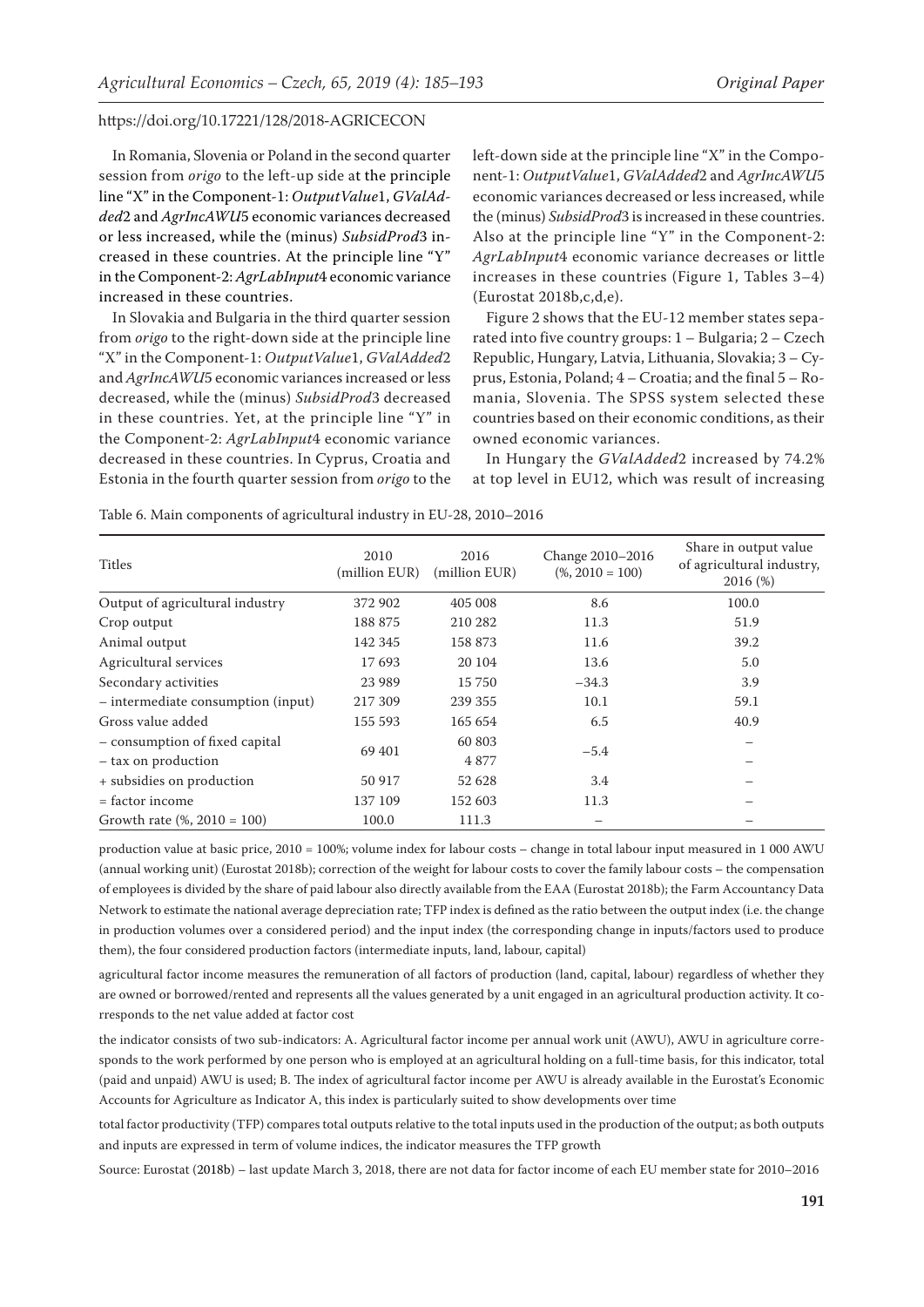Table 7. Output value of agricultural industry, agricultural gross value added, subsidies on production, factor income per intermediate consumption (input) and AWU in EU-28 and output value, GVA and subsidies per AWU in EU-28 and EU-12, between 2010 and 2016

|                                                                                                  | 2010                                                                             | 2016   | $2010 - 2016$ (%, $2010 = 100$ ) |  |  |
|--------------------------------------------------------------------------------------------------|----------------------------------------------------------------------------------|--------|----------------------------------|--|--|
| Output value of agricultural industry per intermediate consumption (input, billion EUR)          |                                                                                  |        |                                  |  |  |
| $EU-28$                                                                                          | 1.715                                                                            | 1.692  | $-1.35$                          |  |  |
| $EU-12$                                                                                          | 1.617                                                                            | 1.634  | 1.05                             |  |  |
|                                                                                                  | Agricultural gross value added per intermediate consumption (input, billion EUR) |        |                                  |  |  |
| $EU-28$                                                                                          | 0.716                                                                            | 0.692  | $-3.30$                          |  |  |
| $EU-12$                                                                                          | 0.617                                                                            | 0.634  | 2.70                             |  |  |
| Subsidies on production (billion EUR)                                                            |                                                                                  |        |                                  |  |  |
| $EU-28$                                                                                          | 50.900                                                                           | 52.600 | 3.40                             |  |  |
| $EU-12$                                                                                          | 9.150                                                                            | 11.450 | 25.10                            |  |  |
| Factor income (net value added at factor cost) per intermediate consumption (input, billion EUR) |                                                                                  |        |                                  |  |  |
| $EU-28*$                                                                                         | 0.631                                                                            | 0.637  | 0.10                             |  |  |
|                                                                                                  | Factor income per agricultural annual working unit (AWU, thousand EUR)           |        |                                  |  |  |
| $EU-28*$                                                                                         | 13.300                                                                           | 16.080 | 21.00                            |  |  |
| Output value of agricultural industry per agricultural annual working unit (AWU, thousand EUR)   |                                                                                  |        |                                  |  |  |
| $EU-28$                                                                                          | 36.040                                                                           | 42.650 | 18.30                            |  |  |
| $EU-12$                                                                                          | 11.660                                                                           | 14.350 | 23.00                            |  |  |
| Agricultural gross value added (GVA) per agricultural annual working unit (AWU, thousand EUR)    |                                                                                  |        |                                  |  |  |
| $EU-28$                                                                                          | 15.040                                                                           | 17.440 | 16.00                            |  |  |
| $EU-12$                                                                                          | 4.450                                                                            | 5.570  | 25.10                            |  |  |
| Subsidies on production per agricultural annual working unit (AWU, thousand EUR)                 |                                                                                  |        |                                  |  |  |
| $EU-28$                                                                                          | 4.920                                                                            | 5.540  | 12.60                            |  |  |
| $EU-12$                                                                                          | 1.800                                                                            | 2.500  | 38.10                            |  |  |

\*there are not data for factor income of each EU member state for 2010–2016

Source: own calculation based on the statistical data coming from Eurostat (see Tables 1–2, 6), Eurostat (2018b,c,d,e)

productivity of input by 15.7%. It was 12% in the Czech Republic, where *AgrincAWU*5 increased at second highest level in EU-12 (by 35.9%) after Bulgaria (by 46.9%) in the same period, in Bulgaria the number of *AgriLabInput4* only decreased by 36.8%. The latter and the output values resulted from mechanization, technological development, know-how use, increasing skilled level of working units and management experience. Similarly, the conditions and reasons for the third and fourth biggest increase of *AgrincAWU*5 by 35.9% in Czech Republic and 34.6% were in Slovakia (Tables 3–4) (Eurostat 2018b,c,d,e).

In Poland and Romania, the amount of the agricultural labour input was 70.5% of AWU in EU-12 and 34.4% of AWU in EU-28 (Table 4), the annual working unit being 3267.8 thousand by the end of 2016. This shows that two countries have considerable AWU as agricultural labour input. The main difficulty in both countries is a lower concentration of agricultural production in AWU; therefore, in farm structure the land is also separated into many small farms, which leads to a decreasing trend of productivity of input in the two countries (Table 1) (Eurostat 2018a). Technological development has thus backwardness in the two countries. In spite that in EU-12 the decrease of AWU amount has been considerable (by 10.6%) for 2010–2016, this could not change the farm structure in essence. In Romania, the farm structure is even less favourable than in Poland; the mechanization is more backward and underdeveloped there compared to Poland (Drost 2013).

#### **CONCLUSION**

The EU-12 achieved a higher increase of output value of agricultural industry and agricultural gross value added, more than average results of EU-28, while these values per agricultural annual working unit (AWU) and agricultural income per AWU increased more in EU-12 than in EU-28 for the period of 2010–2016. In EU-12, the growth of output value and GVA was a result of concentration of agricultural production